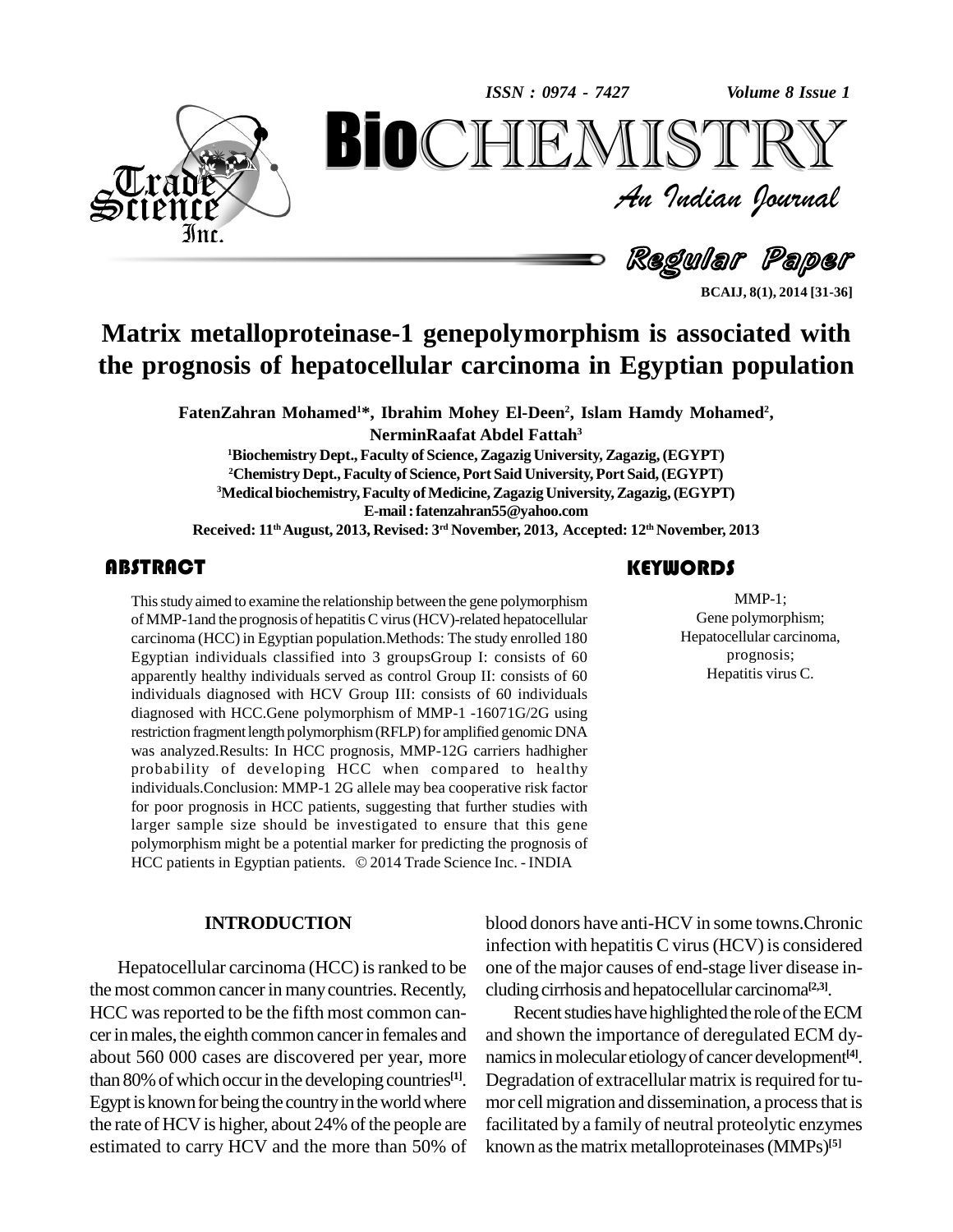Matrix metalloproteinases (MMPs) are a family of proteolytic enzymes that are capable of degrading various components of the extracellular matrix. They are involved in all stages of cancer progression, not only in the process of tumour invasion and metastasis, but also in as proliferation, adhesion, migration, differentiation, SD of  $(50.32 \pm 6.84)$  Group II: consists of 60 indiangiogenesis and apoptosis<sup>[6]</sup>. The human MMP family viduals currently consists of 28 members of homologous zinc-<br>with ages ranged from 43 to 61 with a mean value  $\pm$ dependent endopeptidases, secreted as pro- enzymes SD of  $50.5 \pm 5.45$ )Group III: consists of 60 individuals and activated after the removal of their N- terminal domain<sup>[7,8]</sup>. Matrix metalloproteinases (MMPs) are im-<br>age plicated in cancer development and progression and  $(52 \pm 4.48)$ are associated with prognosis. Single-nucleotide poly morphisms (SNPs) of MMPs, most frequently located in the promoter region of the genes, have been shown to influence cancer susceptibility and/or progression<sup>[9]</sup>. I<sup>OT St</sup>

The interstitial collagenase-1 (MMP-1) is one of the principal proteinases that possesses proteolytic activity against interstitial collagens, the most abundant classes of ECM proteins in fibrotic livers<sup>[10]</sup>. The gene is part of multi a cluster of MMP genes which localize to chromosome 11q22.3 with 11 exons and 10 introns<sup>[11]</sup>. MMP-l promoter gene polymorphism is the insertion/deletion of a guanine (G) at position -1,607, and hastwo alleles, one with a single guanine (1G) and the other with two  $(2G)^{1/2}$ .<br>
The insertion of a second G nucleotide at position -1607<br>
of MMP1 (-1607insG, rs1799750) generates a new 5<sup>2</sup>-<br>
Deta The insertion of a second G nucleotide at position -1607<br>of MMP1 (-1607insG, rs1799750) generates a new 5<sup>2</sup>-<br>GGA'3 sequence that corresponds to a recognition sequence for members of Ets family of transcriptional fac- $\frac{13}{13}$ . Many studies have proved that cells containing  $\frac{13}{18}$ 2G polymorphism (1G/2G or 2G/2G), which created Ets binding sites, were found to be more transcriptionally active than cells with 1G/1G genotype<sup>[14]</sup>.

This study examined the association of MMP-1 gene polymorphisms with the prognosis of hepatitis virusC (HCV)-related HCC patients.

#### **SUBJECTS & METHODS**

#### **Site of the study**

ternal Medicine Departments - Faculty of medicine, *I*<br>*I*<br>*I*<br>*IISTRY<br><i>Indian Iournal* The study was carried out in Biochemistry and In-Zagazig university.

## **Subjects**

The present study was carried out on 180 Egyptian reports

**BIO**CHEMISTRY

individuals (71 females and 109 males) with age ranged from (39 to 61 years). Theywere divided into the following groups: Group I: consists of 60 apparently healthy<br>individuals served as control (39 males and 21 females)<br>with ages ranged from 39 to 61 with a mean value  $\pm$ individuals served as control (39 males and 21 females) with ages ranged from 39 to 61 with a mean value  $\pm$ viduals diagnosed with HCV (36 males and 24 females SD of  $(50.32 \pm 6.84)$  Group II: consists of 60 individuals diagnosed with HCV (36 males and 24 females with ages ranged from 43 to 61 with a mean value  $\pm$ viduals diagnosed with HCV (36 males and 24 females<br>with ages ranged from 43 to 61 with a mean value  $\pm$ <br>SD of 50.5  $\pm$  5.45)Group III: consists of 60 individuals diagnosed with HCC (34 males and 26 females) with SD of 50.5  $\pm$  5.45)Group III: consists of 60 individuals<br>diagnosed with HCC (34 males and 26 females) with<br>ages ranged from 44 to 59 with a mean value  $\pm$  SD of diagnosed with H $\alpha$ <br>ages ranged from<br>(52  $\pm$  4.48)

#### **Inclusion criteria**

All participants (except control) should be positive for serum HCV RNA.

#### **Exclusion criteria**

Patients who had chronic hepatitis B virus infection, alcoholism, primarybiliary cirrhosis, or autoim mune liver diseasewill be excluded.

All individuals were subjected to the following:-

- 1) Measurement ofAFPlevel by the third generation ELISA using kits from the Equipar (Saronno, Italy).
- 2) Measurement of liver enzymes (ALT and AST) by Bayer OperaChemistrySystem(Diagnostic Divi sion Tarrytown, NY USA).
- 3) Determination of MMP-1 gene polymorphism by PCR amplification followed by restriction Fragment length polymorphism (RFLP) and gel electrophoresis.

#### **DNA extraction**

Genomic DNA was isolated from 3 ml venous blood sample withdrawn on EDTA using genomic DNA<br>purification kit (Fermentas) according to the<br>manufacturer's instructions. purification kit (Fermentas) according to the

#### **Genotype analysis**

Gene polymorphisms were detected through PCR amplification followed by digestion using restriction endonuclease enzymes for RFLP analysis. MMP1 gene 1G/2G polymorphism was genotyped using the forward primer(5'-TCGTGAGAATGTCTTCCCATT-3'); and the reverse primer (5'- TCTTGGATTGATT TGAGATAAGTGAAATC-3'), according to previous reports **[15]**.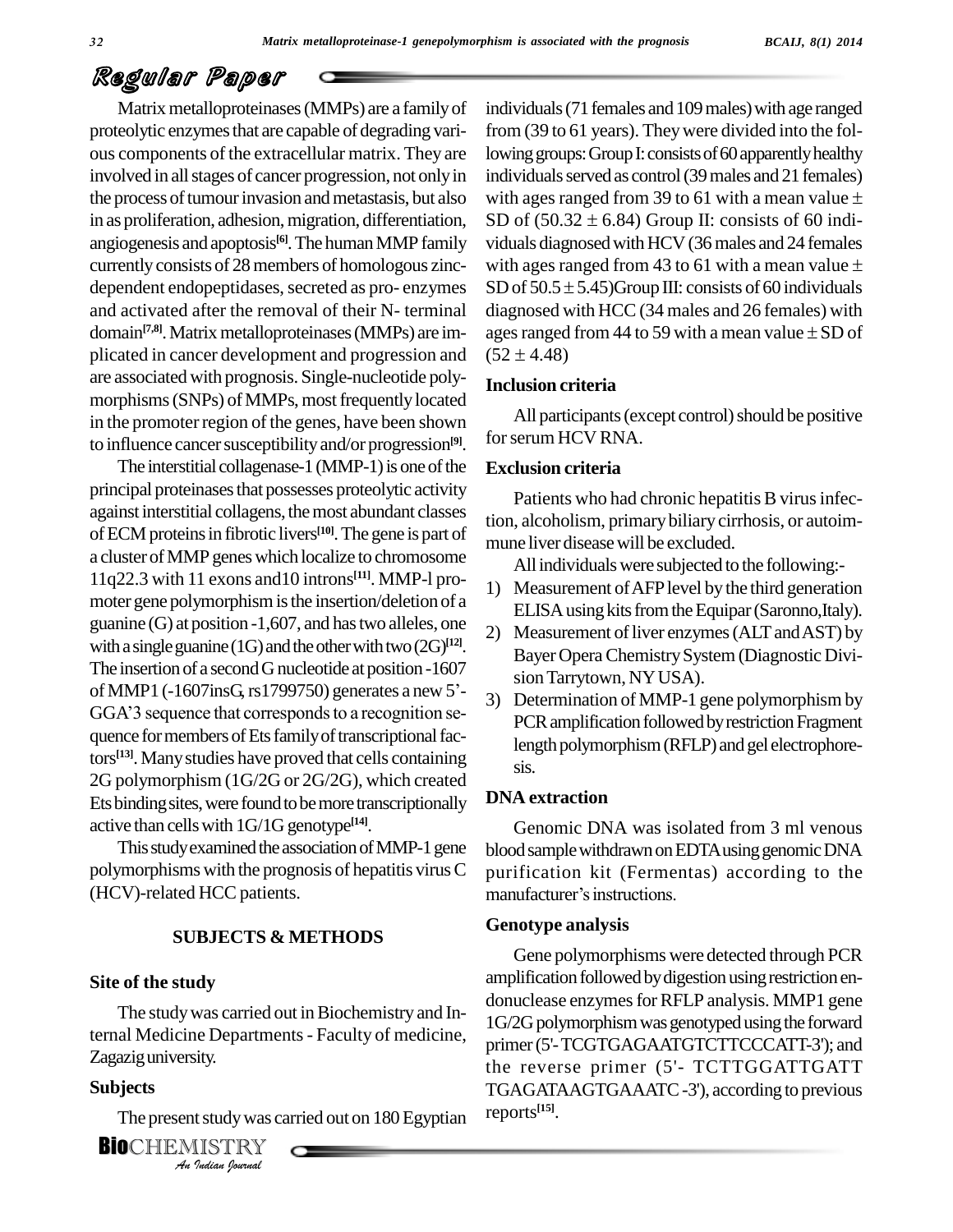#### **PCR reaction for both polymorphisms**

PCR reaction was performed in a final volume of PCR reaction for both polymorphisms Statist<br>  $PCR$  reaction was performed in a final volume of All<br>  $50\mu$ l that contained :  $2X$  PCR Mix:  $25 \mu$ l, Primer mix tistical PCR reaction was performed in a final volume of<br>50 $\mu$ l that contained : 2X PCR Mix: 25  $\mu$ l, Primer mix tisti<br>(2.5  $\mu$ M or 1/40 0f dilution 100  $\mu$ M stock): 1 $\mu$ l for (Ch 50µl that contained :  $2X$  PCR Mix:  $25 \mu$ , Primer mix tis (2.5  $\mu$ M or 1/40 0f dilution 100  $\mu$ M stock): 1 $\mu$ l for (C each primer, Genomic DNA: 5  $\mu$ l and Deionized water: in mal cycler 480, PERKIN ELMER (Norwalk, CT 06856, USA), Serial No. P 16462.

PCR conditions for MMP 1 polymorphism were; <sup>1</sup> min cycle forinitial denaturation at <sup>95</sup> ºC; <sup>35</sup> cycles PCR conditions for MMP 1 polymorphism were; more 1 min cycle for initial denaturation at 95 °C; 35 cycles con at 95 °C for 1 minfor denaturation, 55 °C for 30 sec for tistic 1 min cycle for initial denaturation at 95 °C; 35 cycles control<br>at 95 °C for 1 minfor denaturation, 55 °C for 30 sec for tistically<br>annealing and 72 °C for 30 sec for extension, followed at 95 °C for 1 minfor denaturation, 55 °C for 30 sec for tistic<br>annealing and 72 °C for 30 sec for extension, followed<br>by 1 cycle at 72 °C for 5 minutes for final extension<sup>[15]</sup>. by 1 cycle at 72 °C for 5 minutes for final extension<sup>[15]</sup>.

#### **Restriction enzyme digestion**

The PCR products were digested with restriction endonucleases (Fast Digest, Thermo Scientific) and subjected to electrophoresis on a 2% agarose gel and the bands were visualized by ethidium bromide staining<br>with ages ranged from 39 to 61 with a mean value  $\pm$ under U/V light.

## **For MMP-1 -1607 (1G/2G)**

Digestion of the PCR fragments with Xmn Iproduced 117, 89 and 28 bp for 1G/2G allele, 89 and to 61 with a mean value  $\pm$  SD of 50.5  $\pm$  5.45). Group 28 bp for 1G allele and 117 bp for2G allele **[15]**.(Figure 1).



**Figure 1: Shows a 2% agarose gelpicture, stained with ethidium bromide, products digested with Xmn I. M lane: 100 bp - 1kb DNA ladder; lan 1: 1G homozygote (89 bp + 28 (117 bp + 89 bp +28 bp).**

## **Statistical methods**

(2.5  $\mu$ M or 1/40 Of dilution 100  $\mu$ M stock): 1 $\mu$ l for (Chicago, IL, USA)<sup>[16]</sup>. Data were statistically described each primer, Genomic DNA: 5  $\mu$ l and Deionized water: in terms of mean±standard deviation (±SD), ran All statistical analysis was performed using the statistical package for social science (SPSS) version 11 (Chicago, IL, USA)<sup>[16]</sup>. Data were statistically described tistical package for social science (SPSS) version 11<br>(Chicago, IL, USA)<sup>[16]</sup>. Data were statistically described<br>in terms of mean±standard deviation (±SD), range, or frequencies(number of cases) and percentages when appropriate. Oddsratio (OR) and 95% confidence interval (95%CI) were calculated for all studied poly morphism haplotypes and alleles between cases and controls. P values less than 0.05 were considered statisticallysignificant.

## **RESULTS**

## **Characteristics of the study participants**

This study was carried out on 180 individuals classified into 3 groups: Group I: Control group (n=60):<br>Including 39 (60.6%) males and 21 (39.4%) females<br>with ages ranged from 39 to 61 with a mean value ± Including 39 (60.6%) males and 21 (39.4%) females<br>with ages ranged from 39 to 61 with a mean value  $\pm$ <br>SD of 50.32  $\pm$  6.84).Group II: HCV group (n=60): Patients positive for serum HCV Including 36 (60%)<br>males and 24 (40%) females with ages ranged from 43<br>to 61 with a mean value  $\pm$  SD of 50.5  $\pm$  5.45). Group males and  $24 (40%)$  females with ages ranged from  $43$ III: HCC group  $(n=60)$ : patients diagnosed with HCC including 34 (56.7%) males and 26 (43.3%) females with ages ranged from 44 to 59 with a mean value  $\pm$ SD of  $52 \pm 4.48$ ). TABLE 1 shows the laboratory data of the individuals in the three groups.

## **Genotype distributions & allelefrequencies of MMP-1 gene polymorphism.**

## **Genotypes.**

 $2G/2G$  genotype: a higher representation of the  $2G/$ 2G genotype was found in HCC group as compared to control group  $\&$  in HCV group as compared to control group. Statistical significance was observed between Control & HCC(P=0.029; OR = 2.25; CI = 1.0838 -4.6710), a higher representationof the 2G/2G genotype was found in the HCC group when compared to the HCV group (TABLES 2).

**Analytical School and Control & HCV**<br>
group and control & HCC. A Slightly higher representation of the 1G/2G genotype was found between HCV<br>
group as compared to HCC group but didn't reach<br> **BIO**CHEMISTRY 1G/2Ggenotype: 1G/2G genotype was group and control & HCC. A Slightly higher representation of the 1G/2G genotype was found between HCV<br>group as compared to HCC group but didn't reach tation of the 1G/2G genotype was found between HCV **bp);lan2:2Ghomozygote (117bp);lan3: 1G/2Gheterozygote**

**BIO**CHEMISTRY<br>An Indian Iournal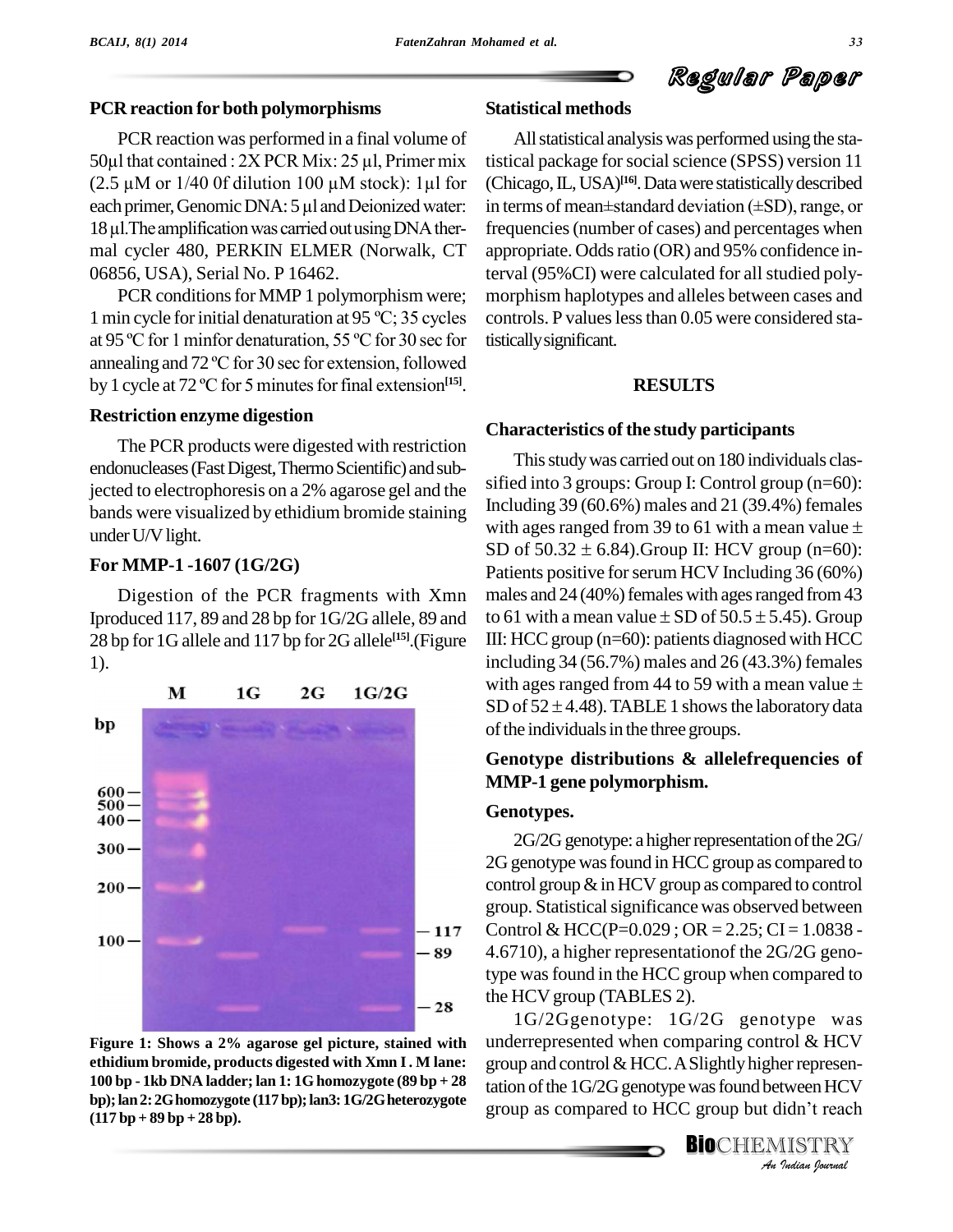|                   |        | Controls $(n=60)$ |        | $HCV$ (n=60) |         | $HCC$ (n=60) |                |
|-------------------|--------|-------------------|--------|--------------|---------|--------------|----------------|
| <b>Parameters</b> | Mean   | St. Dev.          | Mean   | St. Dev.     | Mean    | St. Dev.     | <b>P-value</b> |
| $AFP$ (ng/ml)     | 1.914  | 0.828             | 10.964 | 2.277        | 485.978 | 636.950      | < 0.001        |
| ALT(U/L)          | 24.816 | 3.702             | 40.666 | 30.836       | 238.601 | 256.150      | < 0.001        |
| AST(U/L)          | 26.683 | 4.416             | 46.883 | 41.884       | 203.249 | 220.283      | < 0.001        |

**TABLE1:The association between serumAFP,ALTandASTlevel in differentstudied groups**

**\* p>0.05 is considered non-significant; p<0.05 is considered significant**

**TABLE2 :Genotypes distributions of MMP-1 gene polymorphisms among control and different patient groups.**

| Polymorphism   | <b>Cases</b><br>$n = (%)$ | Control<br>$n=60$ (%)          | <b>OR</b>     | 95 % CI           | <sup>*</sup> P-value |  |  |  |
|----------------|---------------------------|--------------------------------|---------------|-------------------|----------------------|--|--|--|
|                |                           | <b>MMP-1</b> gene polymorphism |               |                   |                      |  |  |  |
| $HCV$ (n=60)   |                           |                                |               |                   |                      |  |  |  |
| 1 <sub>G</sub> | 9(15)                     | 10(16.7)                       | 1 (reference) |                   |                      |  |  |  |
| 1G/2G          | 21(35)                    | 26(43.3)                       | 0.7041        | $0.3372 - 1.4704$ | 0.3505               |  |  |  |
| 2G             | 30(50)                    | 24(40)                         | 1.5           | $0.7279 - 3.0912$ | 0.2718               |  |  |  |
|                | $HCC$ (n=60)              |                                |               |                   |                      |  |  |  |
| 1 <sub>G</sub> | 7(11.7)                   | 10(16.7)                       | 1 (reference) |                   |                      |  |  |  |
| 1G/2G          | 17(28.3)                  | 26(43.3)                       | 0.5170        | $0.2420 - 1.1044$ | 0.0884               |  |  |  |
| 2G             | 36(60)                    | 24(40)                         | 2.25          | $1.0838 - 4.6710$ | 0.0296               |  |  |  |

**\* p>0.05 is considered non-significant; p<0.05 is considered significant**

#### statistical significance (TABLES 2).

1G/1G genotype: There was no significant differ ence in representation of 1G genotype between differ ent studied groups (TABLES 2).

There was astatisticallysignificant association between 2G/2G genotypein HCC group as compared to the control(P value  $< 0.05$ )

#### **Alleles**

1G allele: a higher representation of 1G allele was present in the Control group when compared with both  $\frac{1}{2}$ 1G allele: a higher representation of 1G allele was<br>present in the Control group when compared with both<br>HCC and HCV groups but didn't reach statistical sig- $\frac{}{^{*}}$ nificance (TABLES 3).

2G allele: a statistically higher representation of 2G allele was present in the HCC group when compared with both HCV and Control groups (P=0.039)(TABLES 3).

*An*healthyindividuals.There is astatisticallysignificant al-*Indian*<br>*Indian*<br>*II.78)2G/2C*<br>*I*. *Individual*<br>*IISTRY*<br>*Indian Iournal* RiskAssessment:The association of 2Ggenotype and HCC showed that 2G/2G have a 2.25 time higher probability of developing HCC when compared to lelic association between HCC group & Control group polyme (P=0.039; OR=1.78)2G/2G individuals are in risk of developing HCC; individuals without 2G allele may be protected from the disease.

**BIO**CHEMISTRY

**TABLE3 :Allele frequency ofMMP-1 gene polymorphisms among control and different patient groups**

| Polymorphism                    | <b>Cases</b><br>$n = (%)$ | <b>Control</b><br>$n=60$ (%) | <b>OR</b> | P-value |  |  |  |
|---------------------------------|---------------------------|------------------------------|-----------|---------|--|--|--|
| <b>MMP-1 Allele frequencies</b> |                           |                              |           |         |  |  |  |
| $HCV (n=60)$                    |                           |                              |           |         |  |  |  |
| 1G                              | 39 (32.5)                 | 46 (38.33)                   | 0.77      | 0.345   |  |  |  |
| 2G                              | 81 (67.5)                 | 74 (61.67)                   | 1.29      |         |  |  |  |
| $HCC$ (n=60)                    |                           |                              |           |         |  |  |  |
| 1G                              | 31 (25.83)                | 46 (38.33)                   | 0.5603    | 0.039   |  |  |  |
| 2G                              | 89 (74.16)                | 74 (61.67)                   | 1.78      |         |  |  |  |
|                                 |                           |                              |           |         |  |  |  |

**\* p>0.05 is considered non-significant; p<0.05 is considered significant**

#### **DISCUSSION**

The study evaluated the effect of -16071G/ 2Gpolymorphisms in thepromoter region of MMP-1 on the Prognosis of Hepatocellular Carcinoma in Egyptian population.

Many studies have proved that cells containing 2G polymorphism (1G/2G or 2G/2G), which created Ets binding sites, were found to bemore transcriptionally active than cells with 1G/1G genotype **[14]**.Studyresults showed that 2G/2G individuals have 2.25 times higher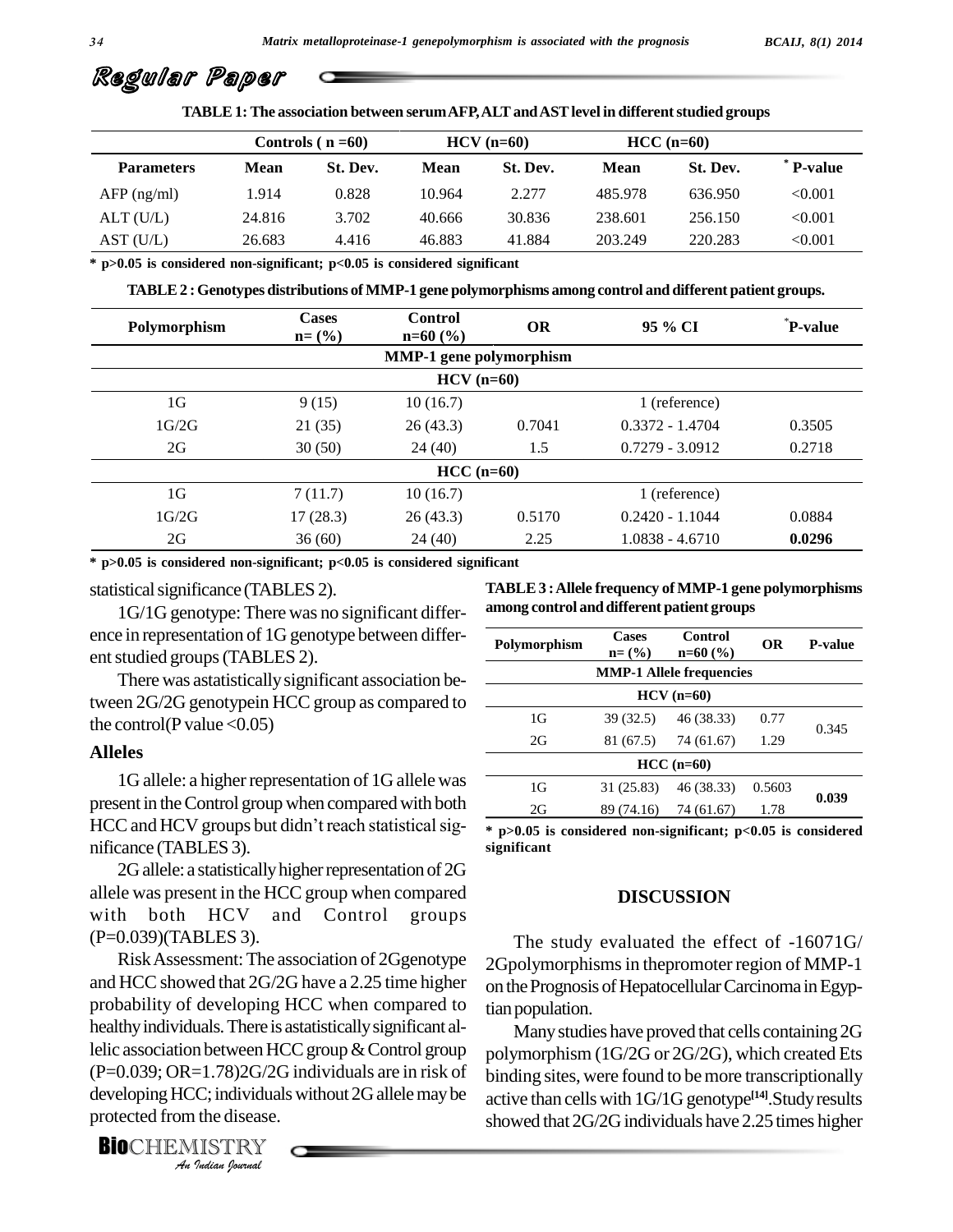probability of developing HCC when compared to healthy individuals with a statistically significant difference (P=0.0296, CI=1.0838 - 4.6710). These findings are in accordance with Okamoto K et al **[10]** who reported that In MMP-1 genotypes, the 2G homozy gotes were significantly more in cirrhotic group than in chronic hepatitis group. Also, B.K. Jang et al **[17]** re ported that SNPs of the MMP1 gene contribute to genetic susceptibility to HCCin Korean population.In a recent study MohyEldin et al<sup>[18]</sup> reported that MMP-1  $\qquad \qquad$  of is overexpressed in a large proportion of Egyptian pa-<br>tients with HCC and the high expression level of protients with HCC and the high expression level of protein correlated with the disease progression and poor clinical outcome in HCC. Furthermore, MMP-1 high expression proved to be a risk factor for tumor recurrence and independent molecular marker of prognosis in HCC and may become a novel target in the strate gies for the prediction of tumor progression and prognosis ofthis disease.In other carcinomas,Bradbury et al<sup>[19]</sup> reported that1G/2G and 2G/2G individualsare [4] G associated with increasedesophageal adenocarcinoma risk (In a Caucasian population, 313 cases & 455 controls).Also Kouhkan et al **[20]** and Woo et al **[21]** re ported that 2G/2G individuals are associated with in-<br>creased Colorectal cancer risk (In an Iranian population, Korean Population - 150,185 cases & 100,304 controls, respectively).

There are also other studies that are not in agree- $[6]$ ment with our findings, Zhai Y et al **[22]** who reported that there is no association betweenMMP1 -1607poly morphism and HCC progression in Chinese patients (434 cases and 480 control). Also, S.Nalbantoglu et al **[11]** reported that although 2G/2G genotype was associ-<br>ated with portal vein invasion  $(P > 0.02)$ . There was no [7] ated with portal vein invasion  $(P < 0.02)$ , There was no [7] A. Altadill, M. Rodríguez, L.O. González, S. Junquera, statisticallysignificant difference in the genotype distri butions (P = 0.38) or allele frequencies (P = 0.236) of MMP1 -1607 1G/2G between cases and controls in Turkish population.

affectControversial results on polymorphism-disease  $[8]$ association studies which also will explain why this study results are not in agreement with previous mentioned studies. Ethnicities of the races; People of different populations have different genetic backgrounds and may be<br>exposed to different environment fectors, so the same. [9] exposed to different environment factors, so the same polymorphism may play different roles in different popu-

lations.Also heterogenetic nature of cancer diseases and Different MMP regulation mechanisms and microenvironment in different tissues may explain why the same polymorphism plays different roles in different types of cancers.

## **REFERENCES**

- **[1]** N.M.Abdel-Hamid; Recent insights on risk factors of hepatocellular carcinoma,World J.Hepatol., **1**, 3- 7 **(2009)**.
- Sene Waly Raphael, Zhang Yangde, Chen Yu Xiang; Hepatocellular Carcinoma: Focus on Different Aspects of Management, ISRN Oncology, **42**, 1673 **(2012)**.
- **[3]** P.K.Nelson, B.M.Mathers, B.Cowie, H.Hagan, D.Des Jarlais, D.Horyniak, L.Degenhardt; Global epidemiology of hepatitis  $B$  and hepatitis  $C$  in people who inject drugs: results of systematic reviews, Lancet, **378**, 571-583 **(2011)**.
- **[4]** C.Frantz, K.M.Stewart, V.M.Weaver; The extra cellular matrix at a glance. J.Cell Sci., 123, 4195-4200 **(2010)**.
- **[5]** A.Hettiaratchi, N.J.Hawkins, G.McKenzie, R.L.Ward,J.E.Hunt, D.Wakefield, N.Di Girolamo; The collagenase-1 (MMP-1) gene promoter poly morphism -1607/2G is associated with favourable<br>prognosis in patients with colorectal cancer, British<br>Journal of Cancer, **96**, 783–792 **(2007)**. prognosisin patients with colorectal cancer, British prognosis in patients with colorectal cancer, British<br>Journal of Cancer, 96, 783–792 (2007).<br>[6] Patricia González-Arriaga, Teresa Pascual, Arturo
- Journal of Cancer, **96**, 783–792 (**2007**).<br>Patricia González-Arriaga, Teresa Pascual, Arturo<br>García-Alvarez, Ana Fernández-Somoano, Patricia González-Arriaga, Teresa Pascual, Arturo<br>García-Alvarez, Ana Fernández-Somoano,<br>M.FelicitasLópez-Cima, AdoninaTardón; Genetic polymorphisms in MMP 2, 9 and 3 genes modify lung cancer risk and survival, BMC Cancer, 12,<br>
121 (2012).<br>
[7] A.Altadill, M.Rodríguez, L.O.González, S.Junquera, 121 **(2012)**.
- $\frac{1}{2}$  are carcinoma, Digestive and Liver Disease, 41, 740–<br>There are number of factors which  $\frac{1}{2}$   $\frac{1}{2}$   $\frac{1}{2}$   $\frac{1}{2}$   $\frac{1}{2}$ 121 (**2012**).<br>A.Altadill, M.Rodríguez, L.O.González, S.Junquera,<br>M.D.Corte, M.L.González-Dieguez, A.Linares, A.Altadill, M.Rodríguez, L.O.González, S.Junquera,<br>M.D.Corte, M.L.González-Dieguez, A.Linares,<br>E.Barbón, M.Fresno-Forcelledo, L.Rodrigo, F.J. Vizoso ; Liver expression of matrix<br>metalloproteases and their inhibitors in hepatocellu-<br>lar carcinoma, Digestive and Liver Disease, **41**, 740– metalloproteases and their inhibitors in hepatocellu-748 **(2009)**.
	- *An*tion of the MMP1 and MMP3 promoter polymor- *Indian*<br>*IS* (2011).<br>*Indian Daniel*<br>IISTRY<br>*Indian hournal* **[8]** Necati Taskin, Korkut Ulucan, Guhan Degin,Arzu Akcay, Berfin Karatas, Teoman Akcay; Investigaphisms in temporomandibular joint disorder, Journal of Cell and Molecular Biology, **1**, 63-68 **(2011)**.
	- **[9]** Alexandra M.J.Langers, Hein W.Verspaget, Daniel W.Hommes, Cornelis F.M.Sier; Single-nucleotide